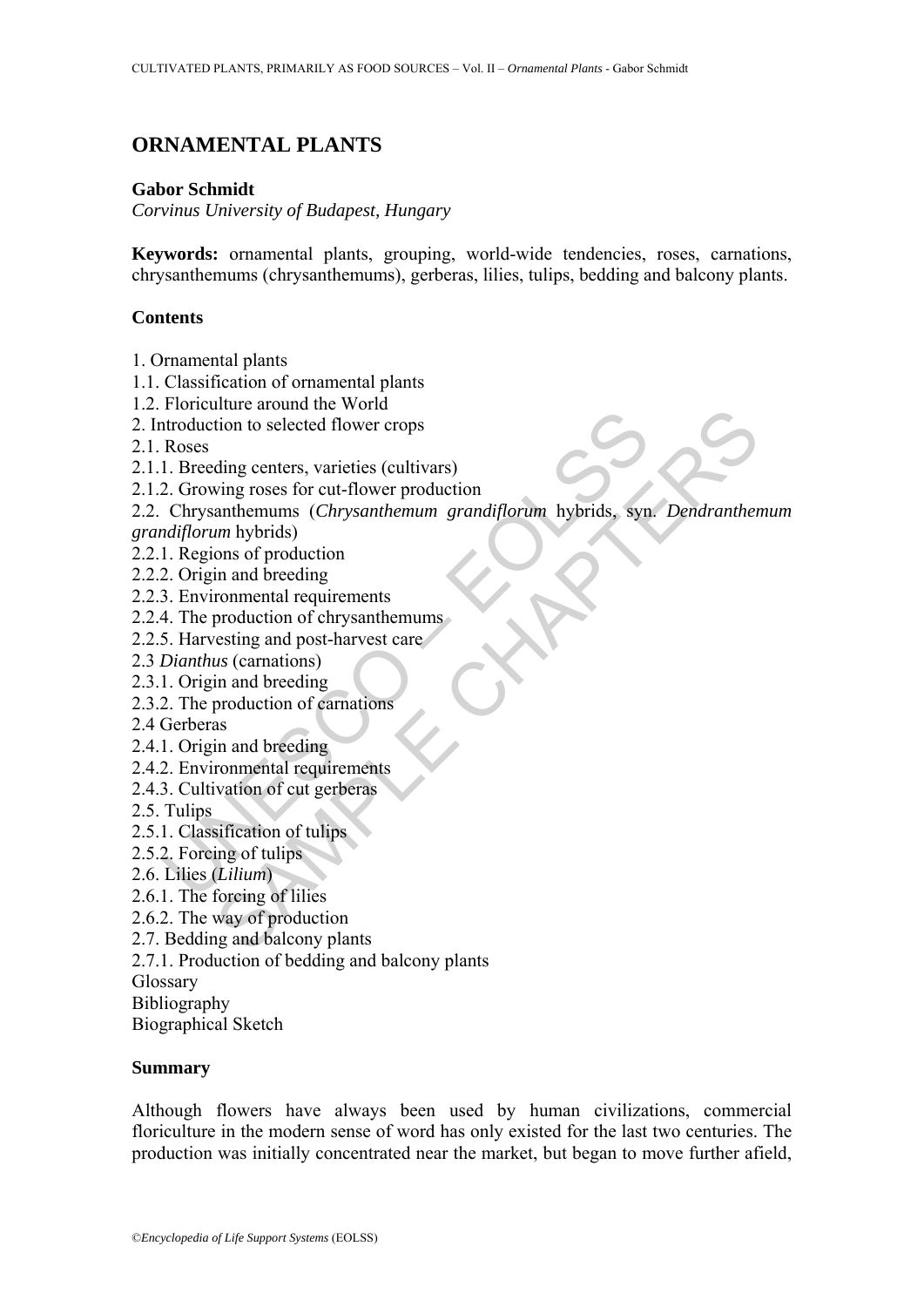particularly to subtropical or tropical regions, through use of cheap labor and more optimal growing conditions. At present, the largest producers of flower crops are as follows: Europe: Holland (the largest exporting country in the world), Italy, Spain, Germany and France; Asia-Middle East: Israel; Asia-Pacific: Japan, Thailand, Taiwan, Korean Republic; Africa: Kenya, South Africa, Zimbabwe (supplying mainly Europe); North America: USA (being also a net importing country); South-America: Columbia, Brazil, Ecuador, Mexico (suppliers to North America). The main distribution centers of the world are: Holland (the biggest), Florida (for North America) and Japan (the largest importing country in the Far East).

This chapter gives a description of the major flower crops—roses, chrysanthemums, carnations, gerberas, tulips and lilies, including their origin, breeding, environmental requirements, cultivation practices, harvesting and post-harvest care. It also gives a short introduction to the wide range, production and use of bedding and balcony plants. The text also contains the production areas of flower crops in the most important producing and/or importing countries, and those of cut roses, cut carnations and chrysanthemums in tabulated form.

# **1. Ornamental plants**

t introduction to the wide range, production and use of bedding a<br>text also contains the production areas of flower crops in the<br>lucing and/or importing countries, and those of eut roses, c<br>santhemums in tabulated form.<br>**P** there is the method of cultivation we can distinguish protected cultivation.<br>
to the method of energie, production and use of bedding and baloony plase contains the production areas of flower crops in the most import<br>
and/ Ornamentals are all those plants which are cultivated with the main aim of being marketed and used for decorative purposes. With a few exceptions (such are the flowers of daylilies *Haemerocallis* or those of nasturtiums *Tropaeolum*) they are not edible, or at least, not used primarily as food sources. Their short discussion in EOLSS is justified by the fact that ornamental plants are, and have always been, an indispensable part of human life: planted outdoors, they improve our environment, while in indoor use they contribute to our health, well-being and creativity.

# **1.1. Classification of ornamental plants**

The range of ornamental plants is enormously wide and diverse—it includes practically the whole Plant World. (Most of them, however, belong to the higher plants.) Their classification is not so much on a botanical (systematic) basis, but instead is usually on a practical basis:

According to the method of cultivation we can distinguish protected cultivation and open-ground cultivation.

According to the application, the two main groups are plants used for indoor decoration and plants used for outdoor decoration.

In most cases, ornamental plants grown under protection (in glasshouses, plastic houses, etc.) are used for indoor and those grown in the open (without protection) are for outdoor decoration. There are, however, many overlaps and exceptions. Bedding plants, for example, are produced in protected structures but the finished product is planted out in the open. Fewer ornamental crops are grown (at least partially) in the open and later used for indoor decoration. Such are the flower bulbs grown for forcing, or open-ground cut flowers. Other examples are some foliage plants (*Yucca, Dracaena, Cycas*, etc.) which are grown first to half-finished stocks in the tropics in open ground, and after being transported to the place of final destination, they are finished under glass to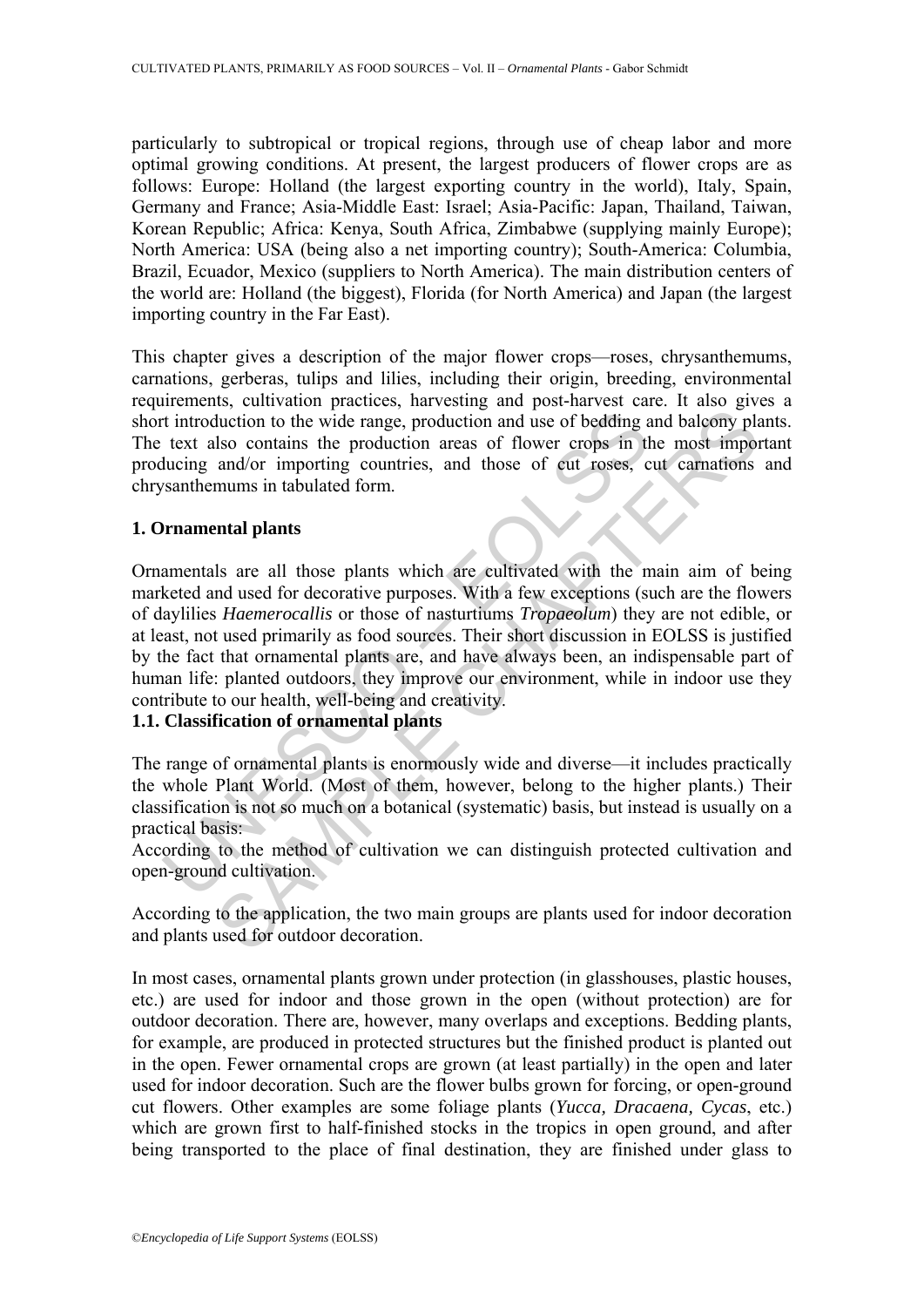market-ready products for use in the temperate zone.

Based either on the method of cultivation or on use, further subdivision of the two main groups is essentially the same, and goes as follows:

**Protected cultivation** (plants grown and used mainly for indoor decoration), subdivided to:

- Cut flowers
- Cut foliage
- Pot plants (flowering pot plants and foliage pot plants)

• Bedding plants and balcony plants (annual, biennial and partially perennial ornamentals, grown under cover but used mainly outdoors)

**Open ground cultivation** (plants grown mainly for outdoor decoration or as a starting material for protected cultivation), with a further subdivision as follows:

• Woody nursery stocks (deciduous trees and shrubs, broadleaved evergreens, climbers, and conifers, grown either in the field or in containers),

- Herbaceous perennials (usually container- or pot-grown in perennial nurseries),
- Rose bushes (grown in specialized rose-nurseries),

• Flower bulbs, corms, and tubers (grown for forcing in greenhouses or for planting out in the open),

- Open-ground cut flowers and cut foliage,
- Dried flowers, and
- Some bedding plants, grown (or finished) in the open.

**Example Control (Matter)** (matter) the section in anily for outoacon cooration priority and the prediction (Matter subdivision as follow<br>Woody nursery stocks (deciduous trees and shrubs, broadlednes, and conifers, grown e Interactivation (planes grown framiny for outdoof uctoration of as a star<br>
in protected cultivation), with a further subdivision as follows:<br>
here intersect and shally container- or pot-grown in peremial nurseries),<br>
expec All the above-listed groups are so wide that they are each the subjects of many books. This short chapter focusses on ornamentals grown under protection and for indoor decoration. Because most (but not all!) of them are flowers, their cultivation is commonly called "floriculture".

First of all, a general overview of floriculture around the world will be given, listing the largest consumer- producer- and/or distributor-countries of floricultural products, along with their areas of production.

This introductory part is followed by a crop-to-crop description of the most important flower crops: roses, carnations, chrysanthemums (dendranthemums), gerberas, lilies, tulips, bedding and balcony plants

# **1.2. Floriculture around the World**

Although flowers have always been used by human civilizations, commercial floriculture in the modern sense of word has only existed for the last two centuries. It was at the beginning of the 1800s that exotic flowers discovered in the tropics and subtropics, along with some temperate zone flowers forced during the winter and grown only in limited amounts for the private use of very rich people, started to become more widely available. Plants were taken from private conservatories and grown in increasing amounts for mass-marketing purposes by independent commercial horticulturists.

The production was initially concentrated on where the market was: the big towns and cities of developed countries in the temperate zone. It was, therefore, carried out mainly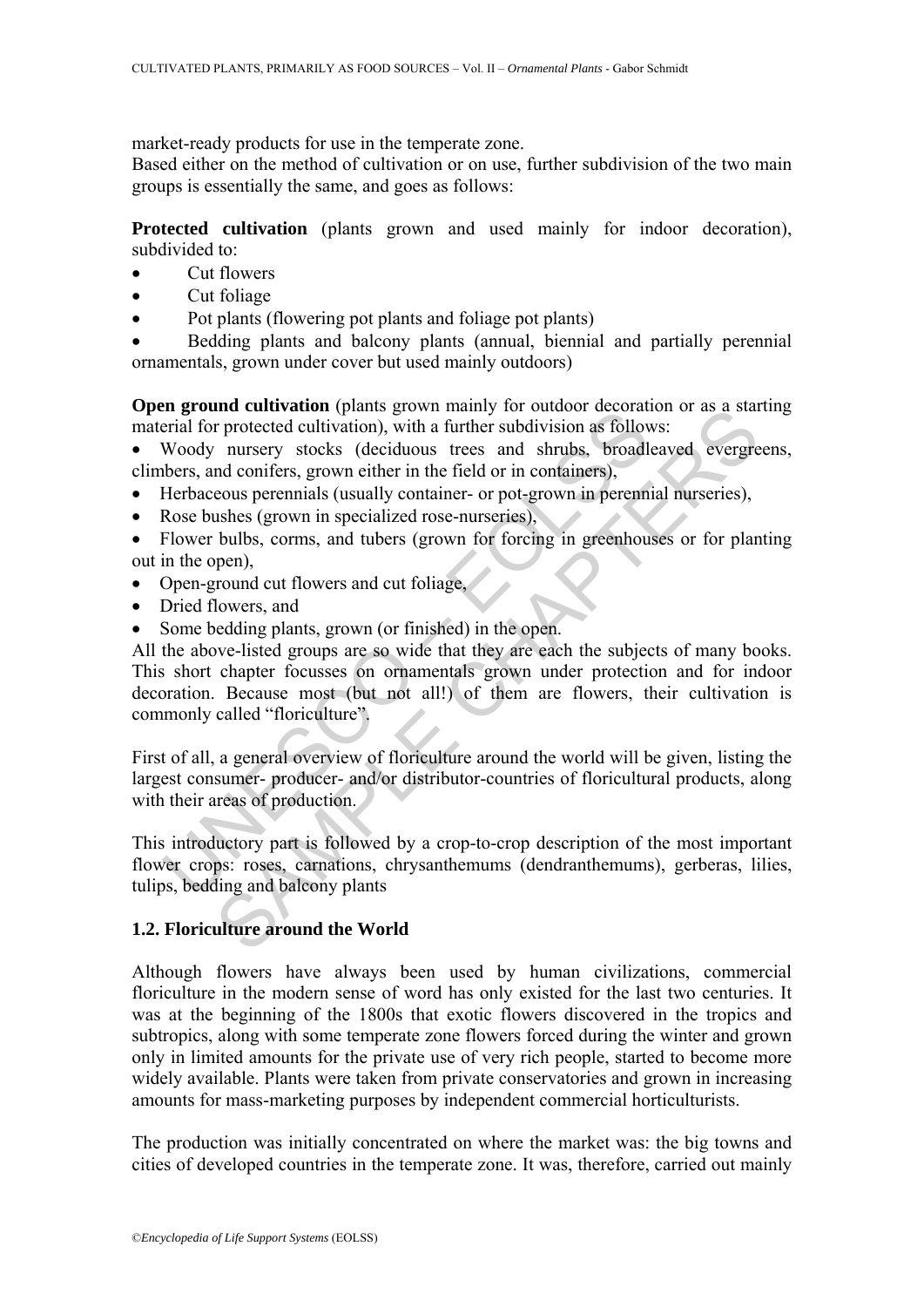under protection, in heated glasshouses.

Later, as transport and storage facilities technically improved, floriculture began to move further from the vicinity of market, using cheaper land, cheaper labor and more optimal growing conditions. The trend continued and accelerated after the Second World War, making more use of trucks and air cargo. It was given further impetus by the first energy crisis in the early 1970s.

Since then, huge new floriculture enterprises grew out of almost nothing in some tropical and subtropical countries. These countries gradually became the main growing centers for certain flower crops, particularly cut flowers. The crops are those which:

- need a lot of light, and an even and relatively high temperature;
- are labor-intensive, and, at the same time

• tolerate long-distance (air) transport relatively well, both physically and economically. (They are relatively light and small compared to their market price and can be tightly packed)

increased tong-distance (air) transport relatively well, both comically. (They are relatively light and small compared to their be tightly packed) new growing areas for the above mentioned crops were estable to measure of moor mensive, and, are also commonlined to the lines of the common terms of the common terms of the and compared to their market price thy packed)<br>Ily. (They are relatively light and small compared to their market price tl The new growing areas for the above mentioned crops were established either in the subtropics with a mediterranean climate or on high plateaus in tropical regions: at elevations of 1500 to 2500 m above see level. The temperature at such elevations is optimal all the year around: neither too warm nor too cold. This is combined with optimal light conditions: irradiation, and continuous long days with only slight fluctuations around the year. Under such conditions, production is very effective and cheap: instead of sophisticated glasshouses, only light protective structures are needed, if any. Nevertheless, a high quality achieved. In addition, in most tropical countries labor is relatively cheap and the environmental regulations are not yet too strict.

Another group of crops that went to the tropics are.

- true tropical flowers like orchids;
- half-ready products from certain tropical foliage crops;

• stock-plantations (for producing super-elite cuttings) of most vegetatively propagated pot-plants, bedding plants and cut flowers.

In spite of this worldwide migration of major flower crops, protected areas of traditional flower-growing (and flower-consuming) countries have not decreased but have even increased almost everywhere (see Table 1.)

| Country                               | 1980 | 1990        | 1999-<br>2003 | Year of<br>the last<br>figure | <b>Notes</b>                                                                                             |
|---------------------------------------|------|-------------|---------------|-------------------------------|----------------------------------------------------------------------------------------------------------|
| Belgium -<br>protected open<br>ground | 533  | 639<br>1042 | 693<br>1069   | 2002                          | Azaleas, other pot plants, bedding<br>plants $(1.)$                                                      |
| <b>Brazil</b>                         |      |             | 5165          | 1995                          | Protected areas only. (1.)                                                                               |
| Canada                                |      |             | 845           | 2001                          | (1.)                                                                                                     |
| Caribbean<br>Islands                  |      |             | 600           |                               | Pot plants (half-ready) + tropical<br>flowers, included open ground (1.)                                 |
| Chile                                 |      |             | 340           | 1999                          | More than 2700 ha open-ground<br>cut flowers! $(6.)$                                                     |
| Columbia                              |      | 3500        | 5906          | 2002                          | Cut flower: roses, carnation,<br>chrysanthemum, etc. The world's<br>2nd biggest flower exporter $(12\%)$ |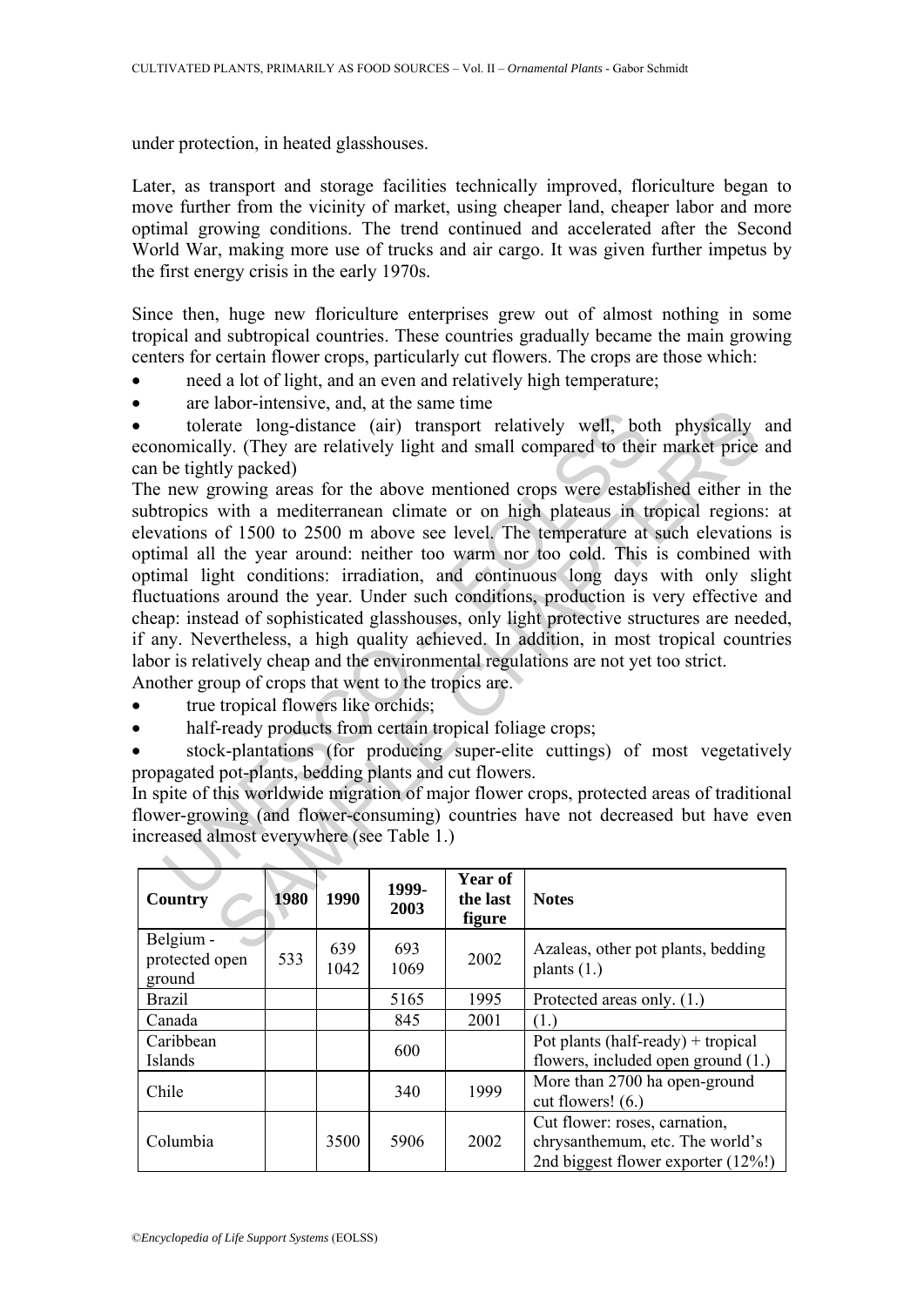| Country                                 | 1980         | 1990         | 1999-<br>2003        | Year of<br>the last<br>figure | <b>Notes</b>                                                                                                                                   |
|-----------------------------------------|--------------|--------------|----------------------|-------------------------------|------------------------------------------------------------------------------------------------------------------------------------------------|
|                                         |              |              |                      |                               | (1., 4.)                                                                                                                                       |
| Costa Rica                              |              |              | 4500                 | 1999                          | included open ground                                                                                                                           |
| Denmark                                 | 335          | 344          | 359                  | 1999                          | Pot flowers                                                                                                                                    |
| Ecuador                                 |              | 286          | 3225                 | 2005                          | Roses, carnations, chrisanthe-<br>mums, gypsophylas, including<br>open ground (4., 5., 10.)                                                    |
| France                                  | 2343         | 1889         | 2270                 | 1998                          | Cut flowers only (1)                                                                                                                           |
| Germany -<br>protected open<br>ground   | 1797<br>1502 | 2713<br>1658 | 2683<br>4567         | 2000                          | Increasing areas of bedding plants;<br>a net importing country $(1.)$                                                                          |
| Greece                                  | 893          | 882          | 990                  | 1995                          | (1)                                                                                                                                            |
| Hawaii                                  |              |              | >360                 | 1998                          | Orchids (2.)                                                                                                                                   |
| Holland -<br>protected open<br>ground   | 3971<br>1204 | 5140<br>2103 | 5927<br>2552<br>5756 | 2000<br>2000<br>2003          | The Worlds largest flower<br>exporting country with decreasing<br>protected areas inside and<br>increasing areas outside the<br>country $(1.)$ |
| Israel                                  |              | 1520         | 2700                 | 2000                          | Cut flowers, including open ground<br>(1.)                                                                                                     |
| Italy - protected                       | 3052         | 4236         | 4402                 | 1994                          | Mainly carnations, roses and other                                                                                                             |
| open ground                             | 4556         | 3354         | 3252                 |                               | cut flowers                                                                                                                                    |
| <b>Ivory Coast</b>                      |              |              | 690                  | 1995                          | Mainly half-ready foliage plants<br>(Yucca, Dracaena canes, etc.) (1.)                                                                         |
| Japan                                   |              | 6318         | 8810                 | 1998                          | The figure relates to cut flowers<br>only $(1)$                                                                                                |
| Kenya                                   |              |              | 2180                 | 2002                          | Mainly cut flowers, included open<br>ground $(1.)$ No.1. supplier of<br>Europe                                                                 |
| Korean Rep.<br>protected open<br>ground | 180          | 1782         | 3244<br>2242         | 1999                          | Roses, chrysanthemums,<br>Gypsophila (1)                                                                                                       |
| Malaysia                                |              |              | 750                  | 1998                          | Orchids, other exotics, including<br>open $(2.)$                                                                                               |
| Mexico                                  |              |              | 5000                 | 1990                          | included open ground                                                                                                                           |
| Morocco                                 |              |              | 320                  | 1998                          | mainly cut flowers, included open<br>ground $(1.)$                                                                                             |
| New-Zealand                             |              |              | > 800                | 1988                          | tropical cut flowers (2.) including<br>open ground                                                                                             |
| South Africa                            |              |              | 1900                 | 2002                          | mainly cut flowers, included open<br>ground $(6.)$                                                                                             |
| Spain,<br>including<br>Canary Isles     | 2451         | 3660         | 4989<br>6550         | 2001<br>2002<br>(5.)          | Cut flowers (mainly roses,<br>carnations) and pot plants, included<br>open ground $(3.)$                                                       |
| Taiwan                                  |              |              | 6257                 | 2002                          | Chrysanthemum, Eustoma, Dahlia,<br>Orchids, included open ground (1.)                                                                          |
| Thailand                                |              |              | 8320                 | 1998                          | Exotic cut flowers, orchids,<br>including open ground $(1.)$                                                                                   |
| Turkey                                  |              | $\sim 300$   | 1600                 | 1996                          | Carnations, roses, other cut flowers                                                                                                           |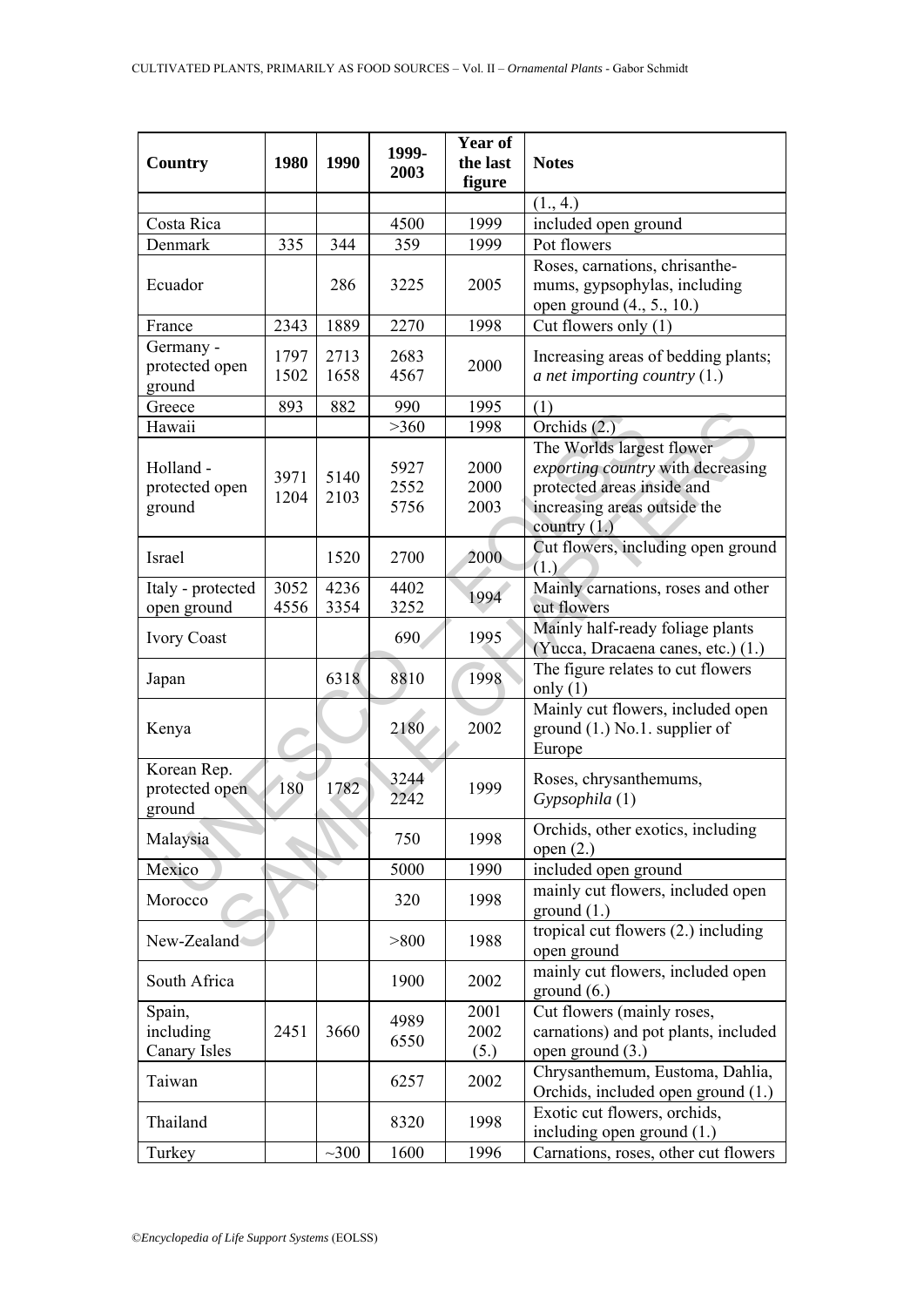| Country                           | 1980 | 1990 | 1999-<br>2003 | <b>Year of</b><br>the last<br>figure | <b>Notes</b>                                                                                   |
|-----------------------------------|------|------|---------------|--------------------------------------|------------------------------------------------------------------------------------------------|
|                                   |      |      |               |                                      | under plastic or in the open $(1.)$                                                            |
| United<br>Kingdom                 | 847  | 999  | 964           | 2001                                 | A net importing country                                                                        |
| USA -<br>protected open<br>ground |      | 3754 | 8652<br>16638 | 2001                                 | The production is moving South,<br>with about 4000 ha under<br>temporary protection $(1., 5.)$ |
| Zimbabwe                          |      |      | 1150          | 2002                                 | (6)                                                                                            |

### **Notes:**

If not stated otherwise, only the protected areas are given from the temperate-zone countries. From countries with a tropical or subtropical climate, however, both the protected and open areas under flower production are listed in the Table.

### **Sources:**

(1): AIPH-UNION FLEURS International Statistics, Flowers and Plants 1996-2004. Inst. Gart. Ök. der Univ. Hanover, Vol. 48-52.

(2). Laws, 1998

(3): For years 1980-1990: AIPH-UNION FLEURS International Statistics (2004); For year 2001:

- Alvaraz, M. M-G., in FlowerTech, 2001. 4: 17-19.
- (4): Pizano, 2005
- (5): Petitjean, 2002a
- (6): Petitjean, 2002b.

Other sources for the column "Notes": Ryong Jeong, 1998; Winoground, 1997; \*\*\*, 2000; Saxtan, 1999; Miller, 1999; Vélues, 2001.

` Table 1. Areas of protected flower crops and pot plants in selected countries (ha)

The reasons for this phenomenon are as follows:

- There has been a general increase in flower consumption all over the world.
- Some of the production remains from each crop in the home country, satisfying the local demand for "freshly-picked" flowers.
- uction are listed in the Table.<br>
Than everstand Statistics, Flowers and Plants 1996-2004<br>
HPH-UNION FLEURS International Statistics, Flowers and Plants 1996-2004<br>
Almos, 1998<br>
For years 1980-1990: AIPH-UNION FLEURS Interna e listed in the Table.<br>
NION FLEURS International Statistics, Flowers and Plants 1996-2004. Inst. Gart. Ok. d<br>
98<br>
98<br>
98<br>
98<br>
980-1990: AIPH-UNION FLEURS International Statistics (2004). For year 2001:<br>
2002-<br>
2002-<br>
2002 Many glasshouses have been used for marketing purposes ("transit" glasshouses) or serve for the breeding of new varieties.

• By keeping in hand the market and the breeding, the developed countries (as former producers) reserved their key positions in the market.

Several types of crops cannot be moved large distances, because they are too costly to transport. Such are:

o bedding plants and balcony plants;

o most of the finished pot flowers;

o some major cut flower crops with large and fleshy flowers (gerberas, lilies) or those which are too bulky and heavy for long-distance transportation, e.g. gladioli. Growing of these products therefore remains at or near the place of consumption, or, at least, within reach of reasonable truck-transport (1500 km) on the same continent.

# **2. Introduction to selected flower crops**

# **2.1. Roses**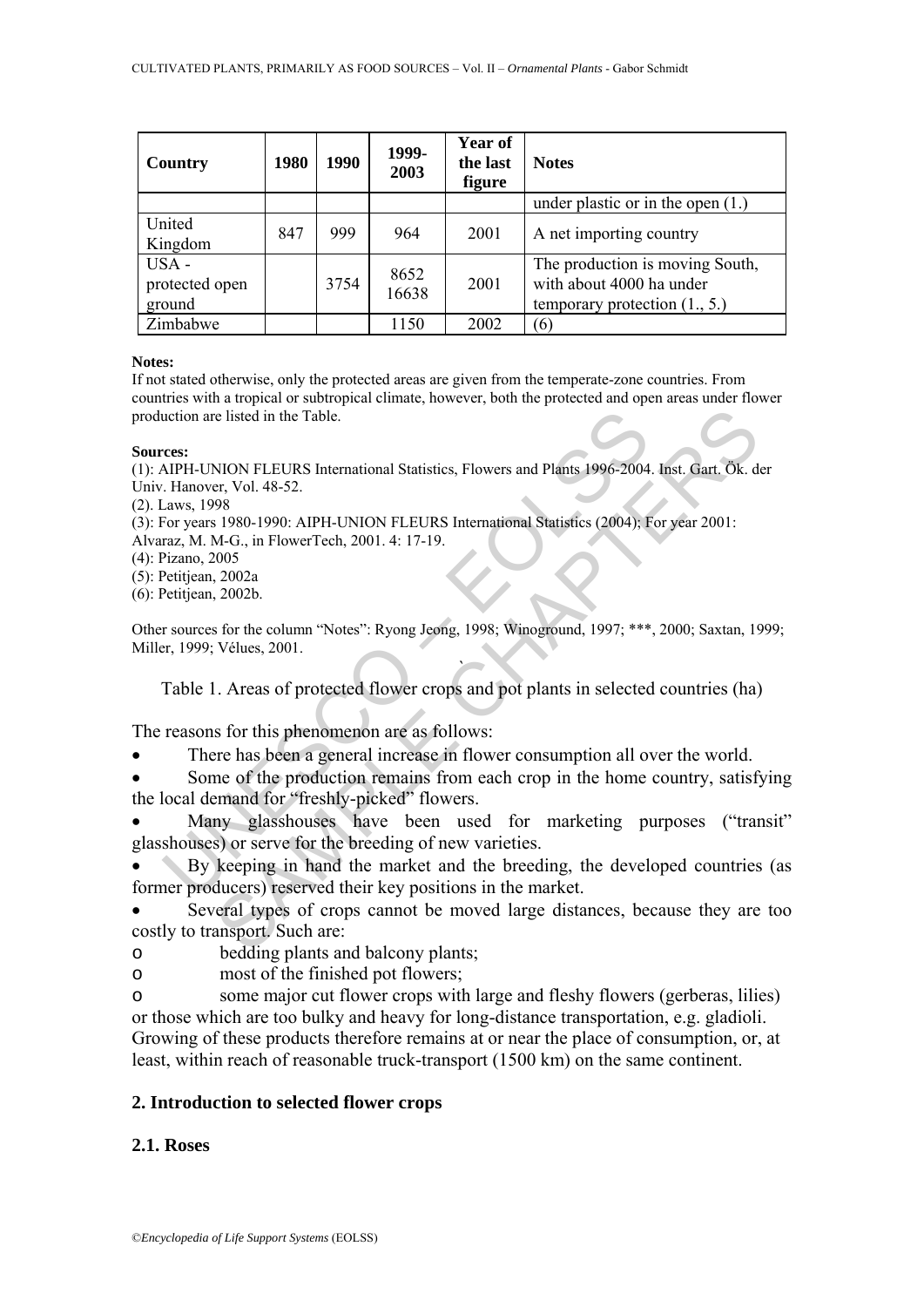The rose has been deservedly called the Queen of Flowers for thousands of years. Roses were present in the gardens of Chinese emperors and mandarins as well in those of Japanese shoguns, Indian maharajas, Persian shahs, Roman emperors, Turkish pashas, and Christian kings and monasteries. They are, of course, still very popular in modern gardens and indoor spaces.

Roses are also grown for their aromatic compounds; the "rose oil" or "rose essence" extracted from their fragrant flowers is much used in cosmetics, and also in medicine. Above all, however, roses are ornamental plants. As cut flowers, they take the first place on the international market, but they are popular pot-flowers and landscape plants too.

# **2.1.1. Breeding centers, varieties (cultivars)**

is that the properties are test and selected wherever they have been growth through that and European cultural types, interbred with wild species from that and European cultural types, interbred with wild species from the been and bred and selected wherever they have been grown, and the pro<br>The present varieties are results of multiple crosses between nume<br>d European cultural types, interbred with wild species from Asia, Europ<br>he range of c Roses have been and bred and selected wherever they have been grown, and the process continues. The present varieties are results of multiple crosses between numerous oriental and European cultural types, interbred with wild species from Asia, Europe or America. The range of cultivars is, therefore, extremely wide and has a long history.

The most important breeding centers are: France, Germany and Holland, the southern states of the USA, and Japan.

Because of their hybrid origin, rose varieties are grouped on a practical rather than a systematic basis, though the practical classification has many features in common with genetics.

# **For outdoor (landscape) use** we can distinguish:

The garden roses (continuously flowering) including the cultivar groups:

- Tea-Hybrids (TH),
- Grandifloras (Grfl),
- Floribundas (Fl),
- Polyanthas (Po) and Polyantha-Hybrids (PoHy).

Tea-Hybrids and Grandifloras are tall and large (or relatively large) flowered with one to three (-5) flowers on a slender stem and are planted individually as specimen shrubs or in small groups.

Polyanthas and Polyantha-Hybrids are lower in size (60-120 cm), bear many but small flowers in flat inflorescensences (cymes), and are used mainly in rose-beds.

 Floribundas are intermediate between the above two groups and are used individually in small groups, and also in flower beds.

Park roses, growing to large bushes, are relatively hardy and bear abundant cymes of (usually fragrant) flowers throughout the summer.

Climbing roses (flowering once or several times during the summer) are suitable for pergolas rose-pillars and pyramids (always needing some kind of support).

Other roses include ground covering roses, botanical roses (wild and semi-wild), and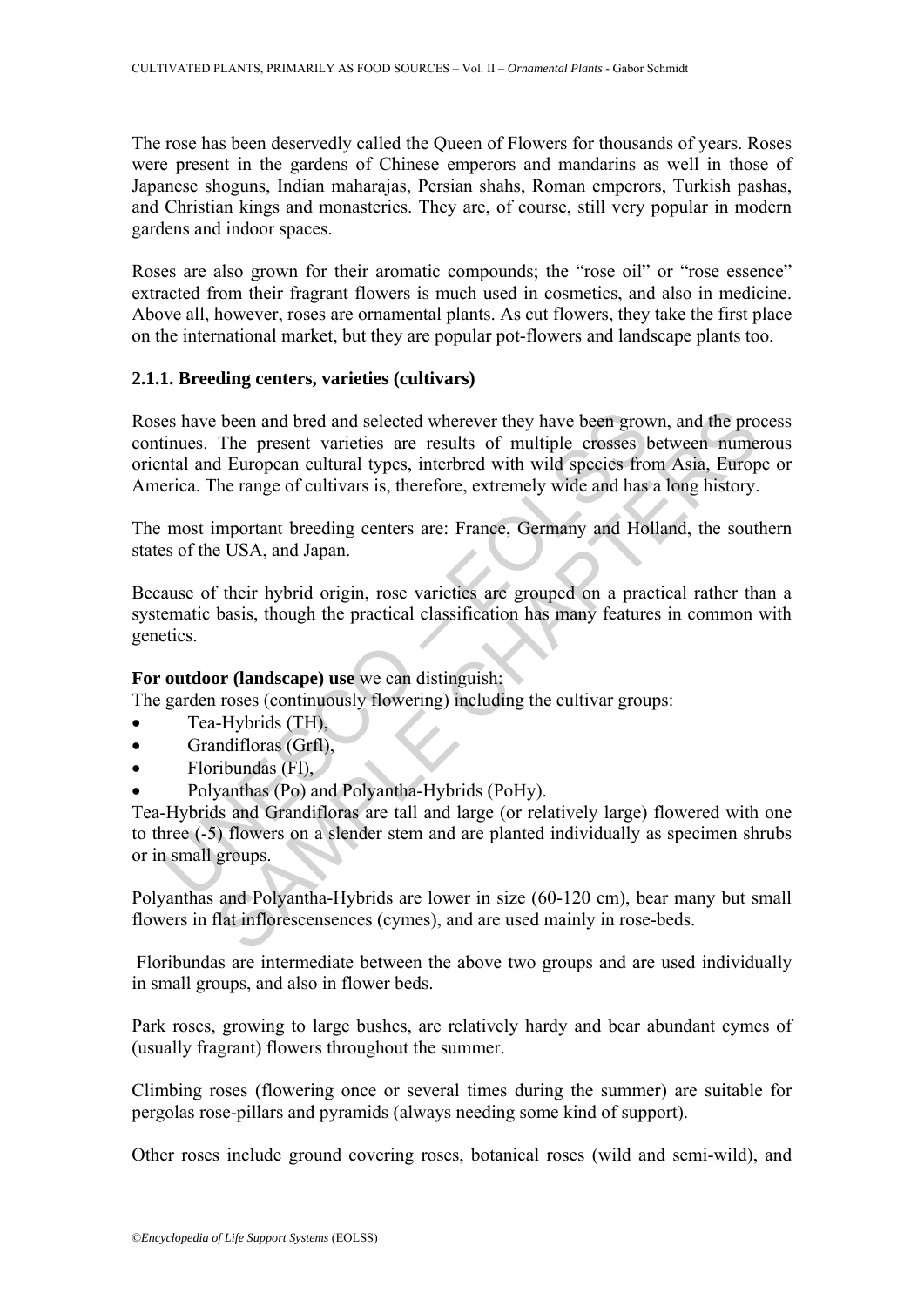miniature roses.

**For indoor decoration**, different types have been bred for pot- and for cut-flowers. For pot-flowers, rose varieties belong to the so called miniature group, characterized by very compact habit, small leaves, small flowers and a gracile branching system.

Rose varieties for cut flowers have a more robust growth, and long stems, ending with one or more elegant flowers. They usually belong to the above listed groups of tea hybrids (TH), grandifloras (Grfl) or floribundas (Fl).

In the cut-flower industry, however, they are grouped according to the type of commodity (flower) they are grown for:

Standard roses: One individual flower on each stem. (If more then one develop, the side-buds are removed (disbudded) and only the terminal bud is left). This (standard) type is prevalent on the international market and, according to their flower size, is further subdivided into large flowered, medium and small flowered ("sweethart") groups.

Cultivars belonging to the large-flowered group give, under optimal conditions, extra quality (long stem, big bud) but relatively low yields:  $(180 \text{ to } 220 \text{ stems/m}^2 \text{ per year})$ while those belonging to the medium- and small flowered groups give smaller quality but higher yields  $(220-280$  and  $280-360$  stems/m<sup>2</sup> or more, respectively.).

-buds are removed (disbudded) and only the terminal bud is let<br>
is prevalent on the international market and, according to the<br>
her subdivided into large flowered, medium and small flower<br>
ups.<br>
itivars belonging to the la are removed (disbudded) and only the terminal bud is left). This (stand<br>valent on the international market and, according to their flower size<br>divided into large flowered, medium and small flowered ("sweetha<br>belonging to t **Spray roses** have several relatively small flowers on each stem, forming a flat inflorescence. The terminal central flower bud opens first, and the others almost simultaneously afterwards. In such a way, one stem in itself forms a small bouquet. Spray roses are not so popular with the public as the standard types, never exceeding 10-20% on the market.

- - -

> TO ACCESS ALL THE **37 PAGES** OF THIS CHAPTER, Visit: http://www.eolss.net/Eolss-sampleAllChapter.aspx

#### **Bibliography**

Aimone, T. (1998). Colombia`s new air of optimism. FloraCulture International, February (1998. 18-23. p.

Anon (2002). The Tulip as a Cut Flower, International Flower Bulb Centre. Ball Publishing Batavia, Illinois USA.

Armitage, A.M. (1994). Ornamental Bedding Plants. CAB International, Wallingford, UK

Ball, V. (1997) BallRedbook. Greenhouse Growing. Prentice Hall INC., Englewood Cliffs, New Jersey, USA.

Carow, B. (1978). Frischhalten von Schnittblumen. Verlag Eugen Ulmer, Stuttgart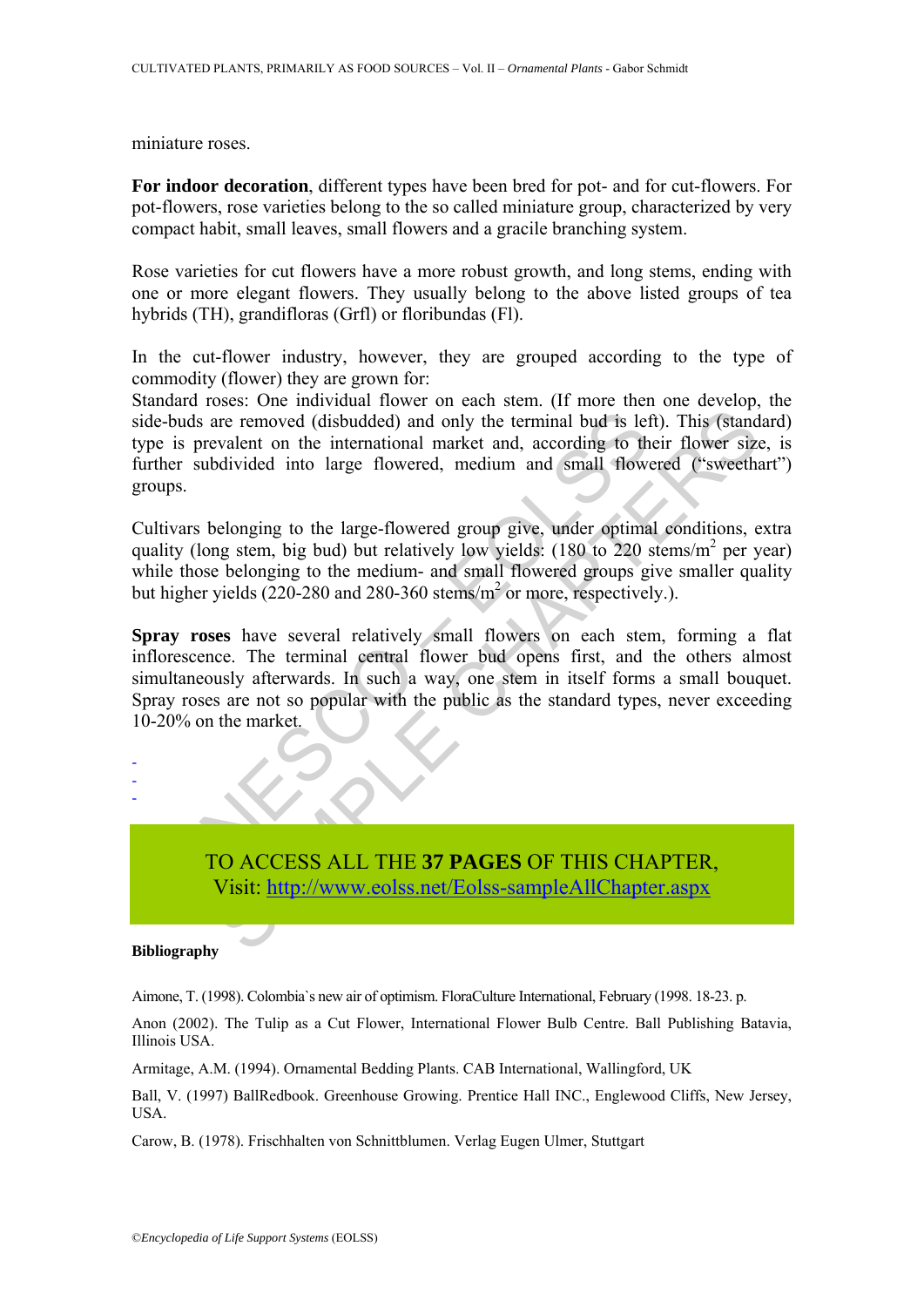Courtright, G. (1998) Tropicals. Timber Press, Portland, Oregon.

De Hertogh A. (1995). Holland Bulb Forcer's Guide. Ball Publishing Batavia, Illinois, USA.

Evans, A. (2004). Rose propagation seen as a profession In FlowerTech 7 (7): 14-16 p.

Fenton, L.J. (2005). Estimating the power of Africa. FloraCulture International April 15 (4.): 24-31. FloraCulture International, Ball Publishing, Batavia, Illinois USA.

Francoise, M. (2002) Booming floriculture in Africa. FloraCulture International June 2002, 12, (6): 16- 21. Gärtnerbörse und Gartenwelt Georgi GmbH, Aachen

Graf, A.B. (1992). Tropica. Color Cyclopedia of Exotic Plants and Trees. Roehrs Company Publishers, East Rutherford, N.J. 07073, USA.

Hakanson, L. (2003). Carnations: The Sim Stery Floraculture International 13 (3): 21-31 p.

Hamrick D. (1996). Grower Talks on Plugs II. Ball Publishing Batavia, Illinois, USA

Hamrick, D. (2002). World News in Floriculture. The Netherlands. Production area down slightly. FloraCulture International June 12 (6): 6 p.

Hulst, J. (2004). Designer rose bush targets uniform production In FlowerTech 7 (6): 15-17 p.

James, L. (2002). Water works. How hydroponics and other techniques are changing the Duch bulb industry In: FloraCulture International April (2002 Volume 12, Number 4, 28-34. p.

Larson, R. (ed.) (1992). Introduction to Floriculture. Academic Press, San Diego, New York, Boston, London, Sydney, Tokyo, Toronto

Laws, N. (1998). Tropical flowers from grower to market. FloraCulture International, May (1998. 16-22. p.

rick, D. (2002). World News in Floriculture. The Netherlands. Production<br>Culture International June 12 (6): 6 p.<br>Culture International June 12 (6): 6 p.<br>S.s. L. (2004). Designer rose bush targets uniform production In Flow (2002). World News in Floriculture. The Netherlands. Production area down slighten<br>anisonal June 12 (6): 6 p.<br>
International June 12 (6): 6 p.<br>
14). Designer rose bush targets uniform production In FlowerTech 7 (6): 15-17 Laws, N. (2005). 2003: A Strong Year for Floriculture. FloraCulture International February 15, (2.): 26- 29. p.

Miller, M. N. (1999). (1998 American Floriculture Production In: FloraCulture International November 1999 Volume 9, Number 11, 33-35. p.

Miller, W. B. (2004). Potted flower bulbs popular in North America In FlowerTech Volume 7 No. 7, 2004. 26-28 p.

Miller, W. B., Ranwala, A. P., Legnani, G. Stewart B. B., Ranwala, D. 2003: Growth regulation with potted hybrid lilium Floraculture International 13 (5): 18-23 p.

Pertwee, J. (2004: Rose ranking through 2003 In: FlowerTech Volume 7 No. 7, 2004. 24-25 p.

Petitjean, M. F. (2002a: France. A diverse industry In: FloraCulture International April 2002 Volume 12, Number 4, 6 p.

Petitjean, M. F. (2002b). Booming floriculture in Africa Floraculture International 2002 June 12 (6): 16- 21 p.

Pizano, M. (2005a). Ecuador-Agriflor de las Américas (2004 Floraculture International January 15 (1): 14  $p$ .

Pizano, M. (2005b). Holding the Line in Latin America. How growers in Columbia and Ecuador are maintaining their leading positions in the competitive world rose market In: FloraCulture International April (2002 Volume 15, Number 4, 18-23. p.

Röber R. (ed) (1994). Topflanzenkulturen Verlag Eugenulmer, Stuttgart.

Rogers, M.N. – Tjia, B.O. (1990). Gerbera Production. Timber Press, Portland, Oregon, USA.

Ryong Jeong, B. (1998). Floriculture in Korea grows up. FloraCulture International, June (1998. 16-18.

Saxtan, J. (1999). South America's big three. A brief overview of production in Chile, Colombia, an Ecuador In: FloraCulture International March 1999 Volume 9, Number 3, 32. p.

Schmidt G. (2002). Növényházi dísznövények termesztése Mezőgazda Kiadó Budapest.

Siegmund I. - Heinrichs F. (2000). 2000 Yearbook of International Horticulture Statistics. Ball